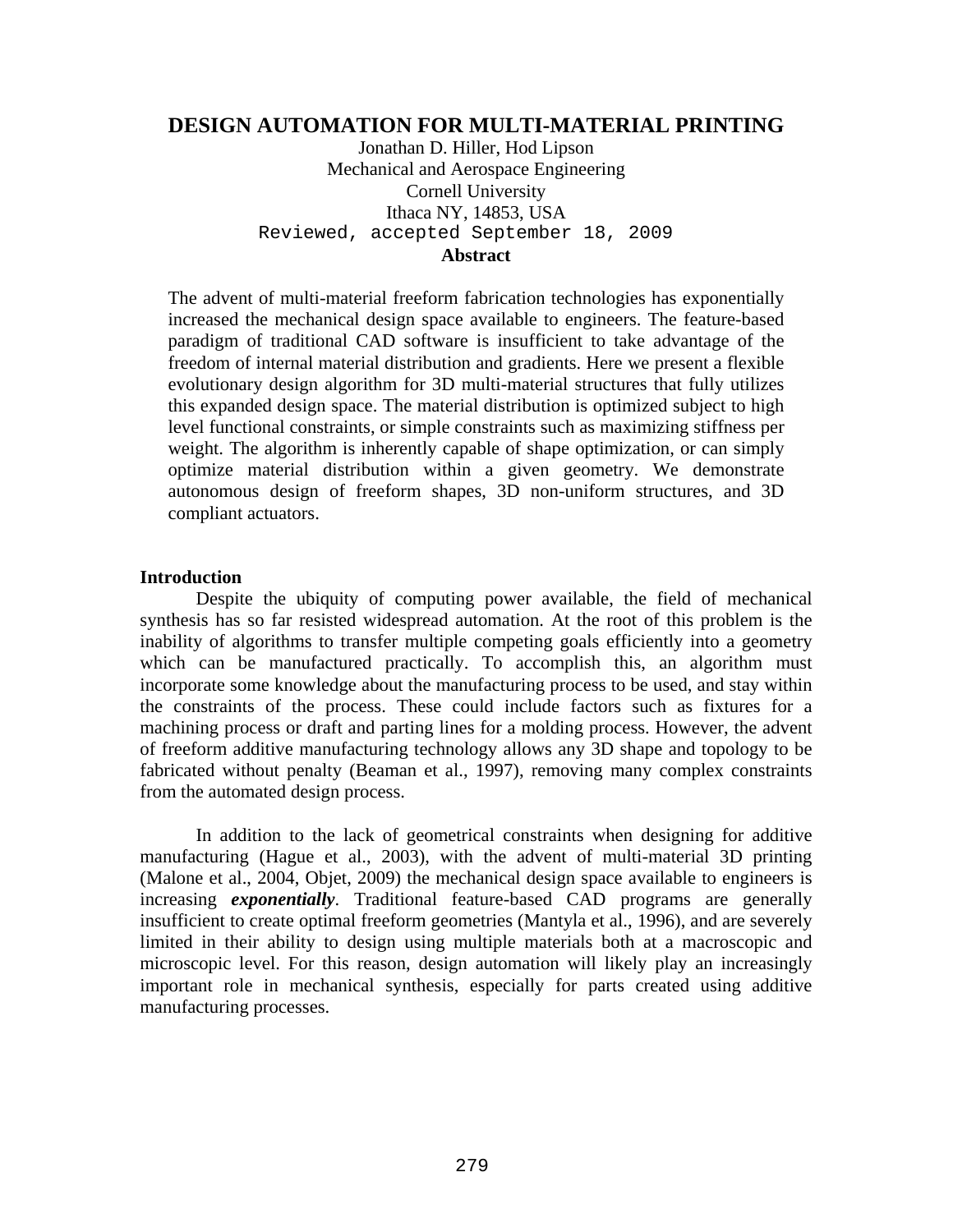### **Background**

 The ideal design process would require only the functional goals of the desired part to be input, and would create the optimal blueprint autonomously. Much work has been done in this field (Díaz and Lipton, 1997, Fernandes et al., 1999) regarding the topology or shape optimization of single material structures, with the goal of maximizing stiffness per weight. The most established method in this field is homogenization, as originally demonstrated by Bendsoe and Kikuchi, 1988. This iterative process varies the effective stiffness of each cell within a 2D or 3D matrix according to its strain energy, and optimizes the structure subject to constraints on total volume and minimizing strain energy. Variations on this method have yielded results that maximize deflection for applications such as a simple gripper structure, or even utilize two materials to emulate an actuated structure (Buehler et al., 2004, Nishiwaki et al., 1998, Sigmund and Torquato, 1999).

 However, homogenization results are generally limited to optimizing overall deflection or force. This approach become unwieldy or intractable as complexity is added to the design problem, such as competing objectives involving multiple materials or specifying a desired deformed shape.

 Evolutionary algorithms have also been explored for the purposes of topological optimization. This class of algorithms maintains a population of possible solutions, which are continually mutated and recombined (crossover) to improve over time. Evolutionary algorithms have not found widespread use in topological optimization for several reasons. First, they are much less efficient than the homogenization method for the single objective structural optimization problems that are often addressed in literature. Secondly, the success of genetic algorithms depends on how the object is encoded (the genotype) to represent the physical object (phenotype). In early attempts at using genetic algorithms to solve topological optimization problems, every individual pixel or voxel was represented explicitly in the genotype (Jakiela et al., 2000, Kane, 1996). In addition to the challenge of making crossover and mutation non-destructive, this method scales poorly to large structures.

 Thus, the success of genetic algorithms in solving topological optimization problems depends on using a representation that efficiently defines sensible objects using a minimum number of parameters (Kane and Schoenauer, 1996). Various graph structures, generative encodings, and constrained bit-wise encodings have been proposed to address these challenges, as summarized in Kicinger et al., 2005. These more efficient representations enable genetic algorithms to overcome the functional complexity limitations of homogenization, although at the expense of increased computational effort.

### **Results and Discussion**

#### *Encoding (how the algorithm thinks about the objects)*

 Here we propose an encoding which naturally generates smooth, freeform 2D and 3D shapes at an arbitrary level of complexity with a minimal number of parameters for any number of materials. The genotype consists of a series of frequency amplitudes at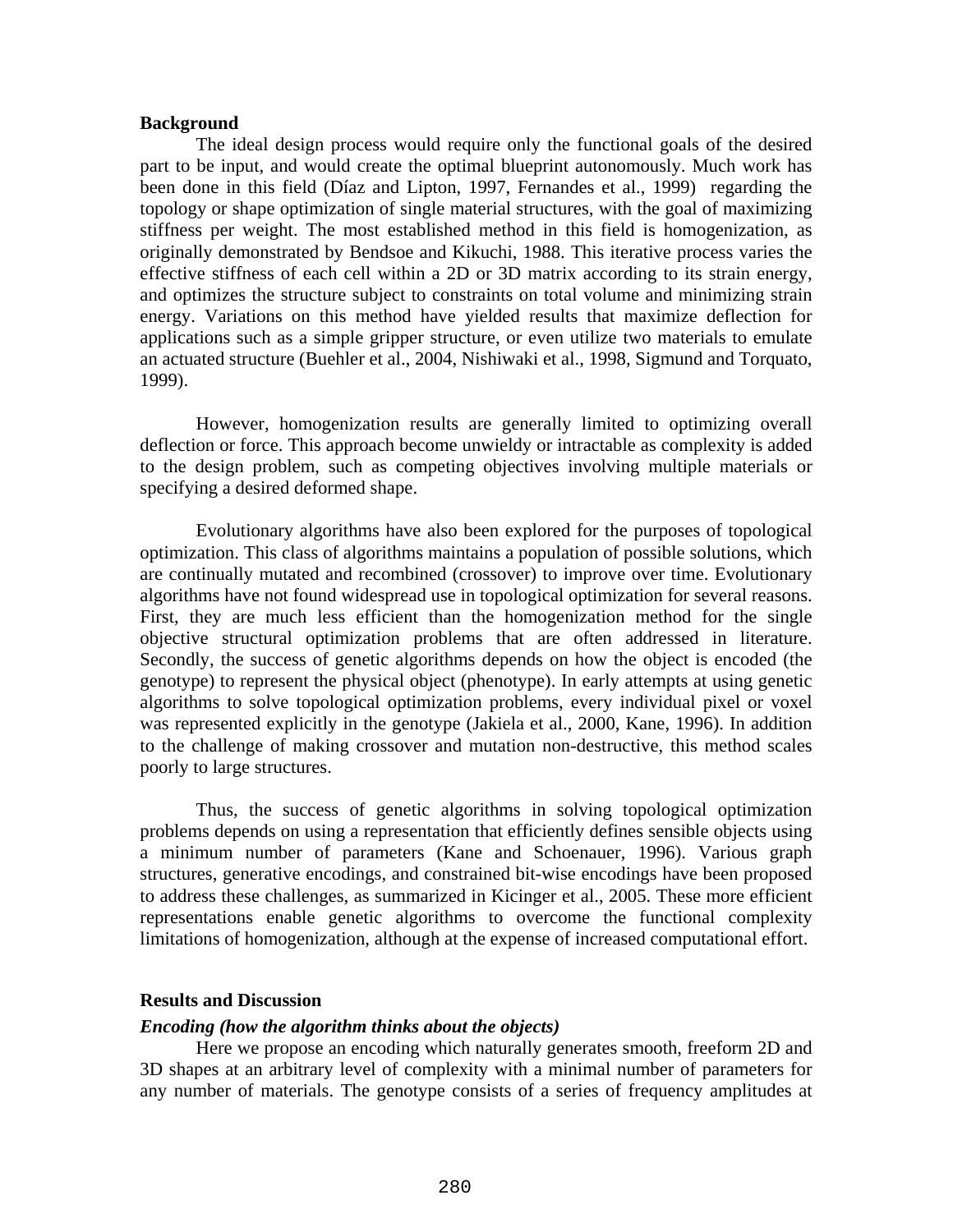harmonic multiples, and the phenotype is generated by applying the inverse discrete cosine transform (DCT) to this series. This representation was chosen for its relative simplicity of implementation and evolvability. By representing a three-dimensional object as a 3D matrix of frequency amplitude components, a number of advantages are realized. These include the ability to render the genotype at any resolution, complete dimensional independence, and naturally available symmetry. This comes at the expense of not being able to easily represent sharp corners and flat surfaces in the generated objects. The discrete cosine transform was chosen over other transforms due to its inherent ability to concentrate the most useful information in the lowest order frequency components.

 The user-defined complexity metric is worth explaining in greater detail. If desired, the DCT encoding could contain as many frequency components as voxels within the physical object. This would allow any possible configuration of voxels to be generated, but defeats the purpose of having an indirect encoding. As we decrease the number of parameters in the frequency matrix, the ability to create any possible object is lost. However, the encoding was chosen such that sensible, smooth objects suitable for additive manufacturing would be generated with only a few parameters. The complexity metric is defined as the maximum number of frequency components in the longest dimension. If a sample workspace was 40 voxels long, a complexity metric of 10 would result in a minimum feature size of approximately 4 voxels (40/10).

#### *Fitness (How the algorithm evaluates possible solutions)*

 An integral part of the genetic algorithm is the fitness evaluation. At this step, the algorithm evaluates each design according to user defined criteria. Here, we are concerned with the mechanical reaction of our structures to various conditions, calculated using the linear direct stiffness method as illustrated in [Figure 1](#page-2-0). For each experiment, certain regions of voxels were defined as fixed to ground or subject to an applied force. Each voxel has an associated stiffness and poisson's ratio, based on the output of the inverse DCT. This defines the global stiffness matrix for a given geometry, which was then solved using the highly optimized PARDISO solver (Schenk and Gärtner, 2006, Schenk and Gärtner, 2004) library to yield the resulting displacements and internal stresses of each voxel of the structure under load.



<span id="page-2-0"></span>**Figure 1:** The direct stiffness method was used for physical evaluation of multi-material cantilever beams. Shown here are the deformations resulting from a homogenous material (a) and an automatically generated multi-material distribution (b).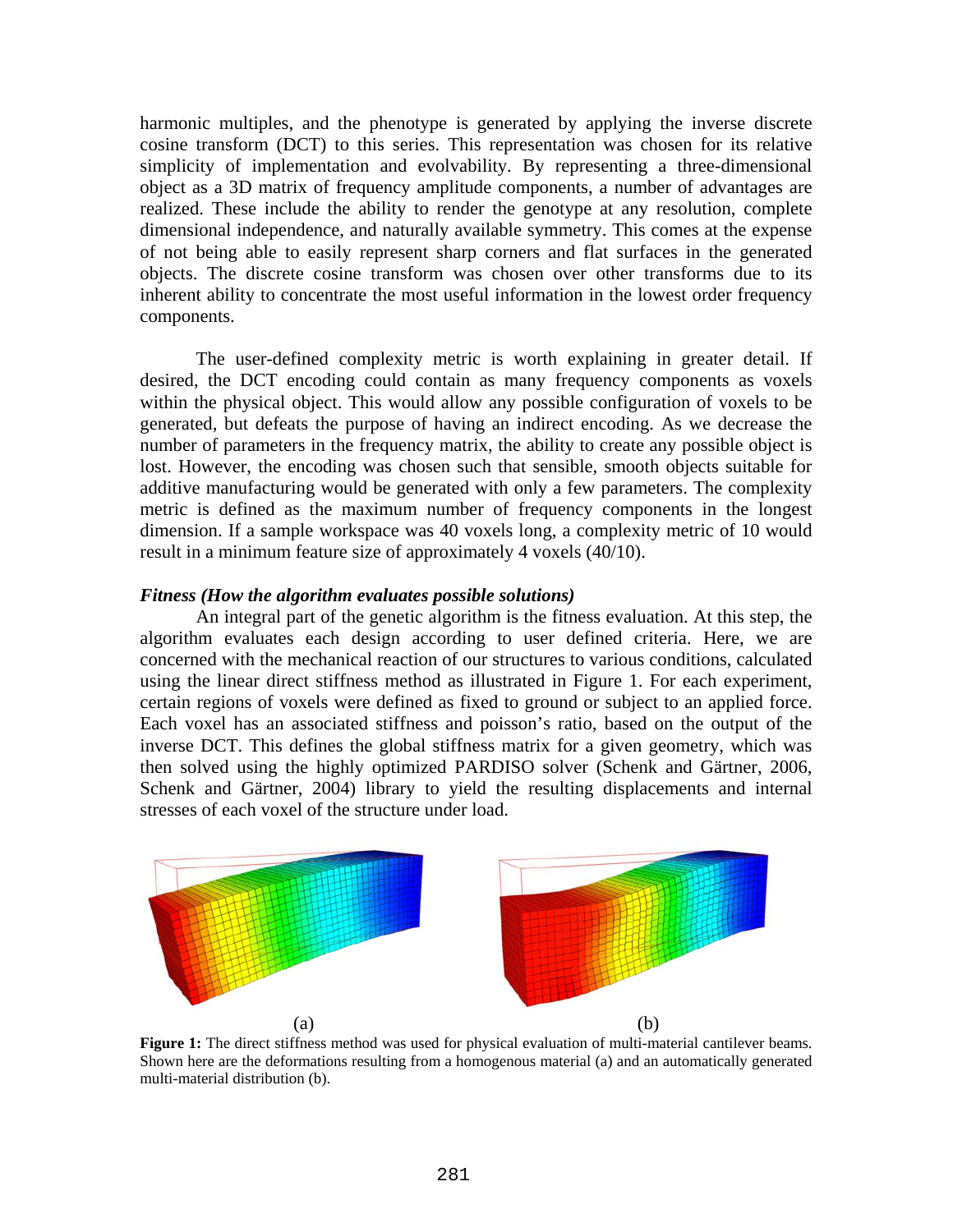#### *Algorithm Details*

 The genetic algorithm used here is outlined in [Figure 2.](#page-3-0) When two individuals are selected for crossover, each frequency component of the offspring is randomly chosen from either parent. The parent which contributed the greatest number of frequency components is stored as the "most similar" parent for the selection process. To mutate an individual, random variations were introduced into the frequency amplitudes of the genotype. These variations were kept small, such that any value could not change more than 10% for any given mutation. For all experiments presented here, deterministic crowding selection was used with a population of 10-25 individuals and 20% probability of mutation. In this method, each individual was paired with a random mate and crossover was performed. If the child was more fit than its most similar parent, the child replaces the parent in the population. Otherwise, the offspring is disregarded.



<span id="page-3-0"></span>**Figure 2:** Flowchart of the multi-material genetic algorithm used for design automation. The discrete cosine transform encoding allows freeform objects to be encoded with a minimal number of parameters.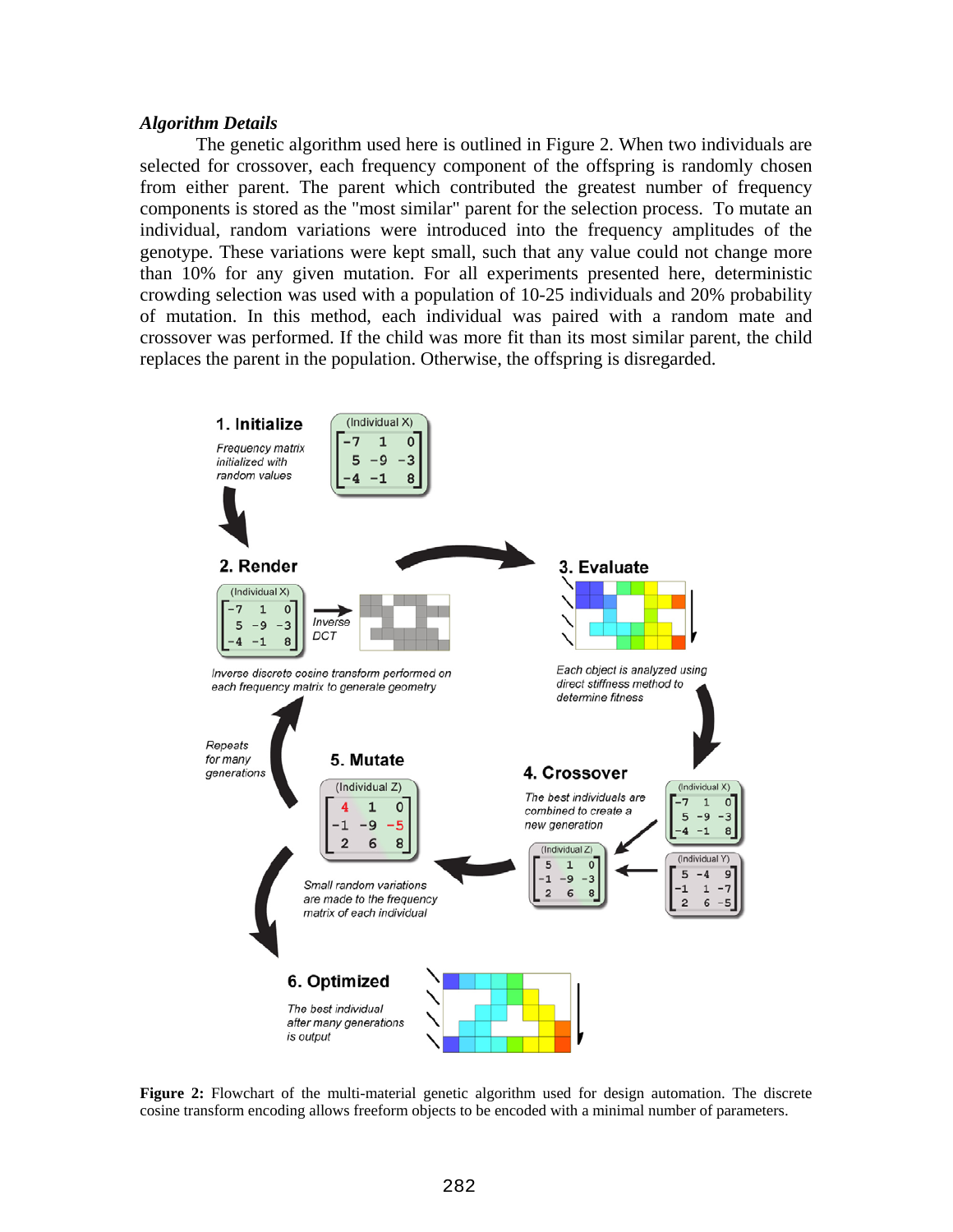## *Shape Optimization*

 Given any set of loading and constraint conditions, the algorithm is successful in creating and optimizing the stiffest shape. Here, the result of the inverse DCT was simply thresholded to determine which voxels were instantiated. The case of a cantilever beam is shown in **[Figure 3](#page-4-0)**. Here, the population size was set at 25 and the domain used while evolving was 24x6x12 voxels. The algorithm was allowed to run for approximately 3500 generations, although the gains past 1200 generations were negligible.



<span id="page-4-0"></span>**Figure 3:** A cantilever beam was autonomously designed to maximize stiffness and minimize weight (a) using the proposed algorithm. The physical printed beam is shown in (b).

## *Multi-material gradated material optimization*

 The optimization of multiple, gradated materials presents a more interesting problem which is not addressed in previous research. In these experiments, a qualitative material model was used to generalize the ability of additive manufacturing processes which simultaneously print high stiffness and low stiffness materials. A two-material system was assumed, where both stiff and flexible materials can be placed and combined in any combination at both the macroscopic and microscopic level. In effect, the material property can vary continuously between the two extremes, as is demonstrated to be reasonable in Hiller and Lipson, 2009. The resulting material property of each location is calculated from the density output by the discrete cosine transform, according to a 4th order exponential weighting.

 Two different cases were chosen to illustrate the use of genetic algorithms in designing composite structures with high-level functionality. First, we considered the deflected shape of the top surface of a cantilever beam. Secondly, we considered an actuator that maximizes the two-dimensional deflection of a beam tip subject to applied forces in the mutually orthogonal direction to the desired deflections.

#### *Deflected beam shapes*

 Given a cantilever beam, a variety of desired deflected profiles were selected, departing to varying degrees from the normal third-order polynomial profile. The resulting geometries are shown in [Figure 4](#page-5-0), along with plots showing the desired deflected shape overlaid onto the actual, evolved deflected shape.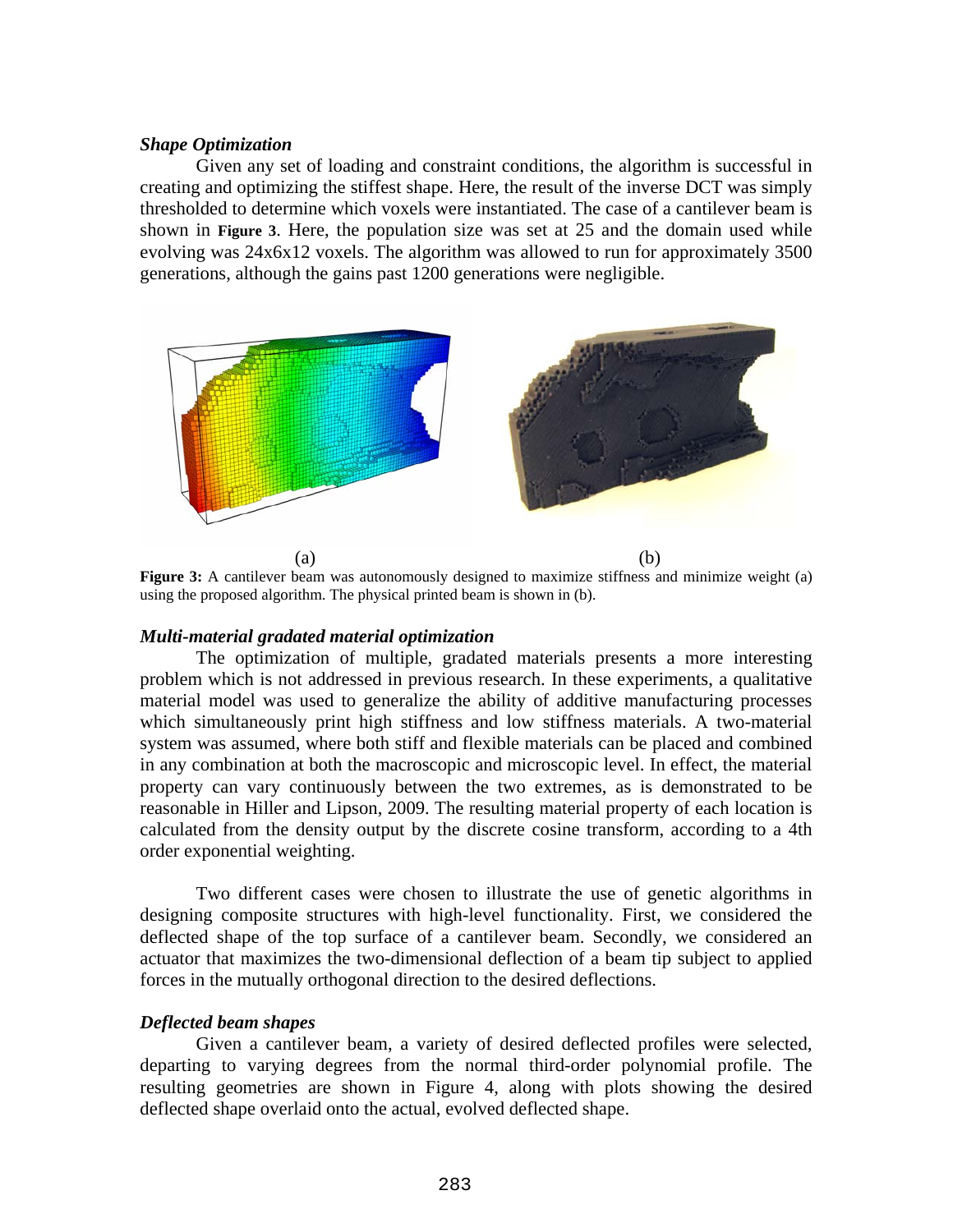The algorithm was very successful in meeting these high-level goals. The straight profile [\(Figure 4](#page-5-0) a & d) was considered as a simple geometry which ideally needs only simple regions of stiff and flexible material for the ideal solution. The result shows the expected distribution of flexible material near the grounded edge and stiff material composing the rest of the beam, but does even better by accounting for the zero slope boundary condition imposed by the fixed end of the cantilever beam. A discontinuous slope (sharp bend) was also considered, with similarly successful results [\(Figure 4b](#page-5-0)  $\&$  e). Also, we defined a 4th order polynomial profile involving both positive and negative curvature that matches the fixed zero slope boundary condition of the cantilever beam ([Figure 4](#page-5-0) c & f). Remarkably, the algorithm found a solution to this problem, which is in a fundamentally different material distribution domain than the other solutions.



<span id="page-5-0"></span>**Figure 4:** Evolved geometries (a-c) show stiff regions of material as solid red transitioning to transparent yellow for lower stiffness. The results for the deflected shape of each evolved cantilever beam (d-f respectively) demonstrate the ability to control the deflected profile of the cantilever beam to a high degree of accuracy, including slope discontinuities and non-intuitive upward curvatures.

### *Two-Force actuator*

 The optimization of a planar actuator was also considered. The loading conditions are shown in [Figure 5](#page-6-0). Two input forces are applied midway down the beam parallel to the major axis of the beam, and the output was the displacement of the tip of the beam in the two orthogonal directions to the major axis of the beam. Fitness was defined as the reachable area of the center of the tip of the beam.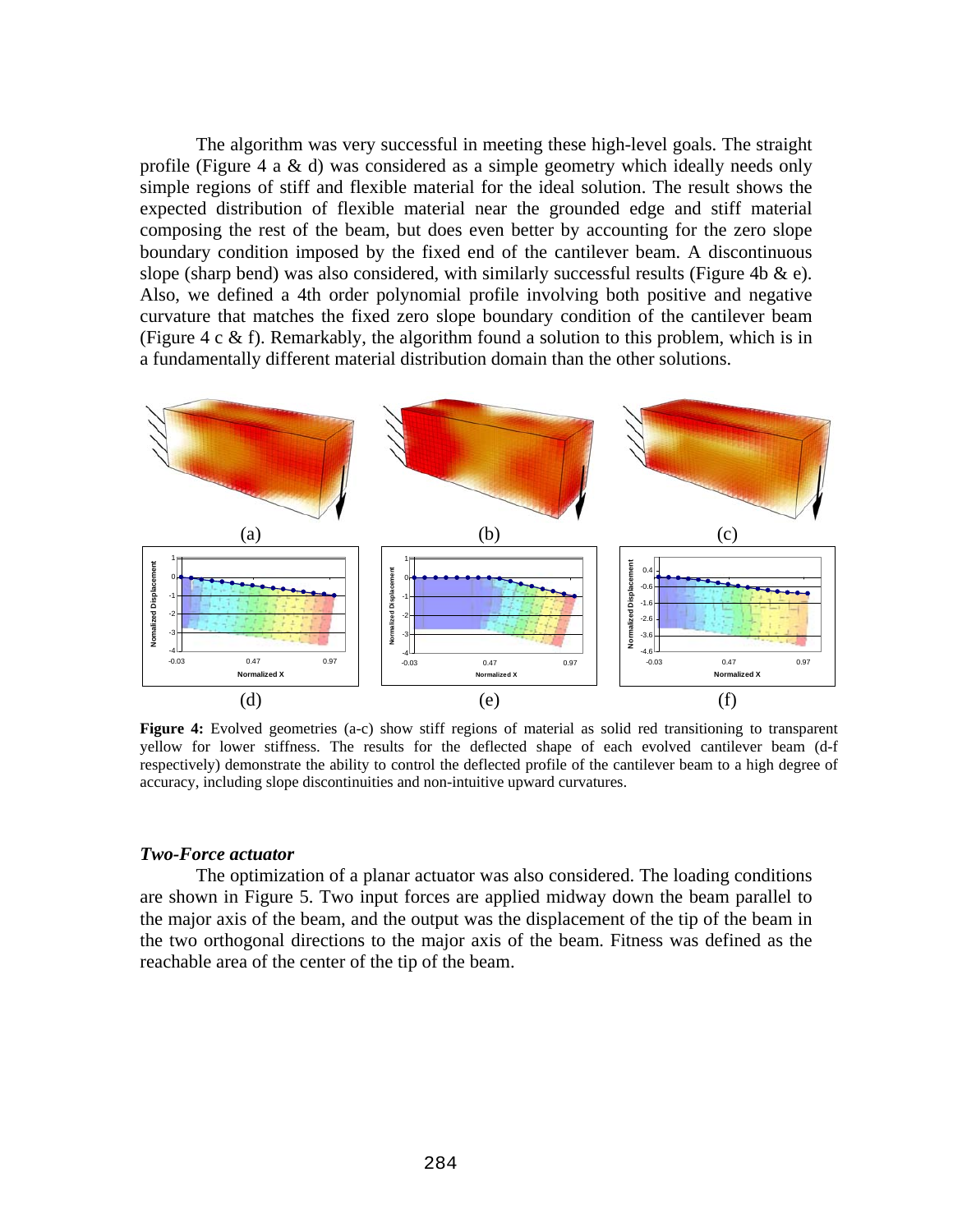

<span id="page-6-0"></span>**Figure 5:** The design automation algorithm is able to solve a high-level, non-intuitive compliant actuator problem. Given the loading conditions for actuator optimization (a), the solution achieves a large reachable area (b) from the evolved geometry shown in (c). Here, red represents stiff material and transparent yellow is flexible.

 In the solution, the algorithm came up a material distribution that make intuitive sense upon examination. A thin row of stiff material connects the grounded face of the beam to the mid-plane of the beam where the forces are applied. Regions of stiff material connect this strand to the two locations of applied force. The outer half of the beam essentially has no forces acting on it, so this region was effectively ignored, leading to a mostly random material distribution within it.

### *Case Study: Bracket*

 To further demonstrate the usefulness of this algorithm, we considered a case study where an engineer has already designed the geometry of a bracket, but would like to optimize the internal material distribution to maximize strength vs. weight. Here, we assume that the stiff material is proportionately heavier than the flexible material. The desired geometry and resulting material distribution is shown in [Figure 6](#page-7-0). The algorithm was successful, and in this case generated a material distribution that makes intuitive sense upon examination.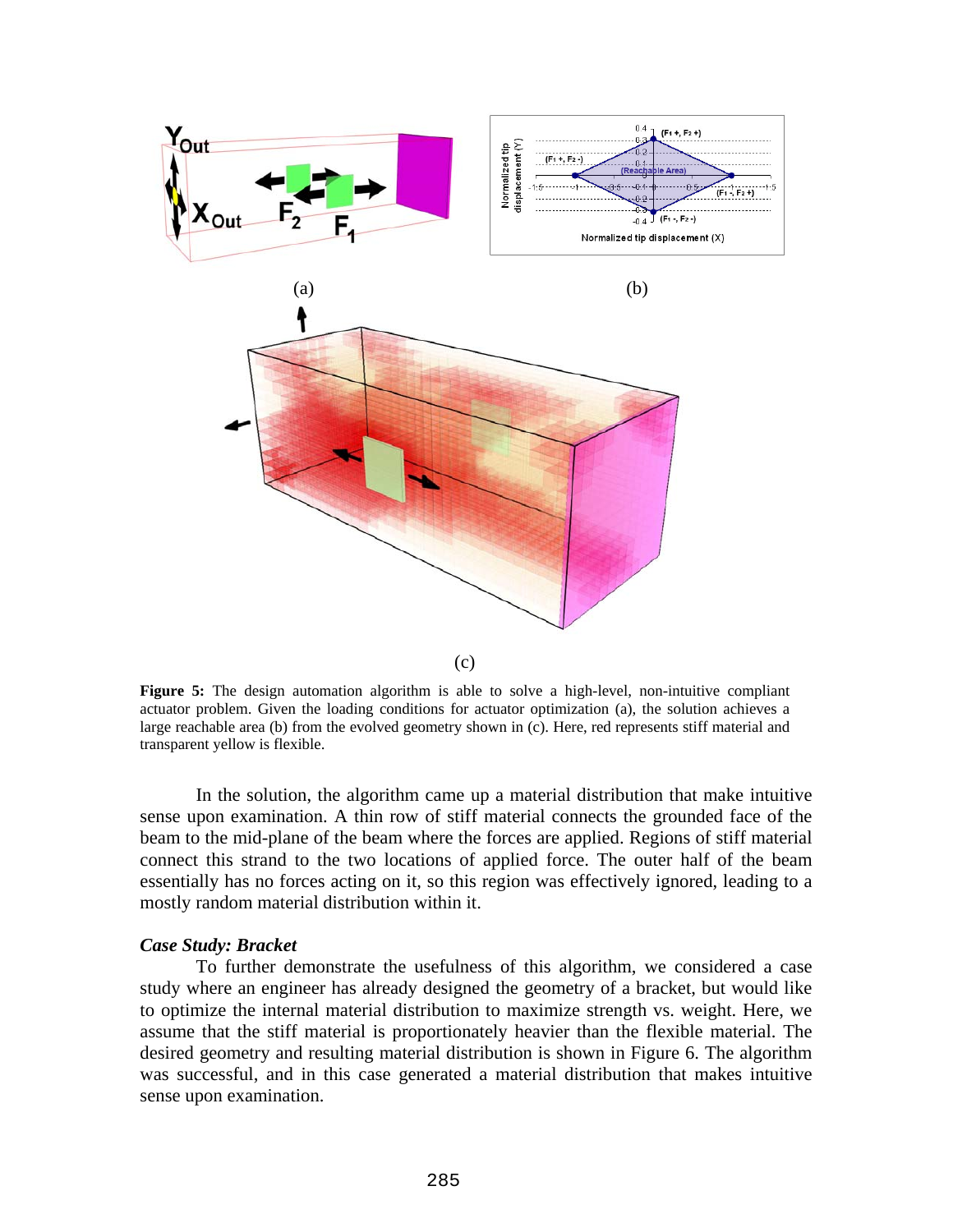

<span id="page-7-0"></span>**Figure 6:** The design automation algorithm optimizes the internal material distribution of a pre-designed bracket (a), in order to maximize stiffness and minimize weight. The results are shown in (b), where red represents stiff, dense material transitioning to transparent yellow, which represents flexible, lightweight material.

## *Conclusions*

 Genetic algorithms are suitable for designing the complex multi-material objects that have recently become possible to fabricate using additive manufacturing techniques. The lack of existing software design tools to fully take advantage of the capabilities of these fabrication processes enables genetic algorithms to fill a new niche in the mechanical design space. Instead of designing an object using traditional CAD programs, genetic algorithms allow an engineer to simply set high-level goals to be fulfilled and the blueprint is autonomously generated. Likewise, existing geometries can be optimized for multi-material printing.

 We have demonstrated this using several examples. The algorithm is successful at optimizing the geometry of a single material cantilever beam. Additionally, by specifying the desired deflected shape of a multi-material beam, or defining vague goals of maximizing deflection area of a compliant actuator, we solve a problem that cannot be easily addressed using current state-of-the-art topological optimization tools. Additionally, by introducing multiple objectives such as minimizing weight in addition meeting the previous criteria, we demonstrated the flexibility of genetic algorithms to easily adapt to competing objectives of very different problems. These results open the door to robust, high-level design tools for complex design problems that can fully utilize the capabilities of multi-material additive fabrication techniques.

# *This work was supported in part by a National Science Foundation Graduate Research Fellowship and NSF Creative-IT grant 0757478.*